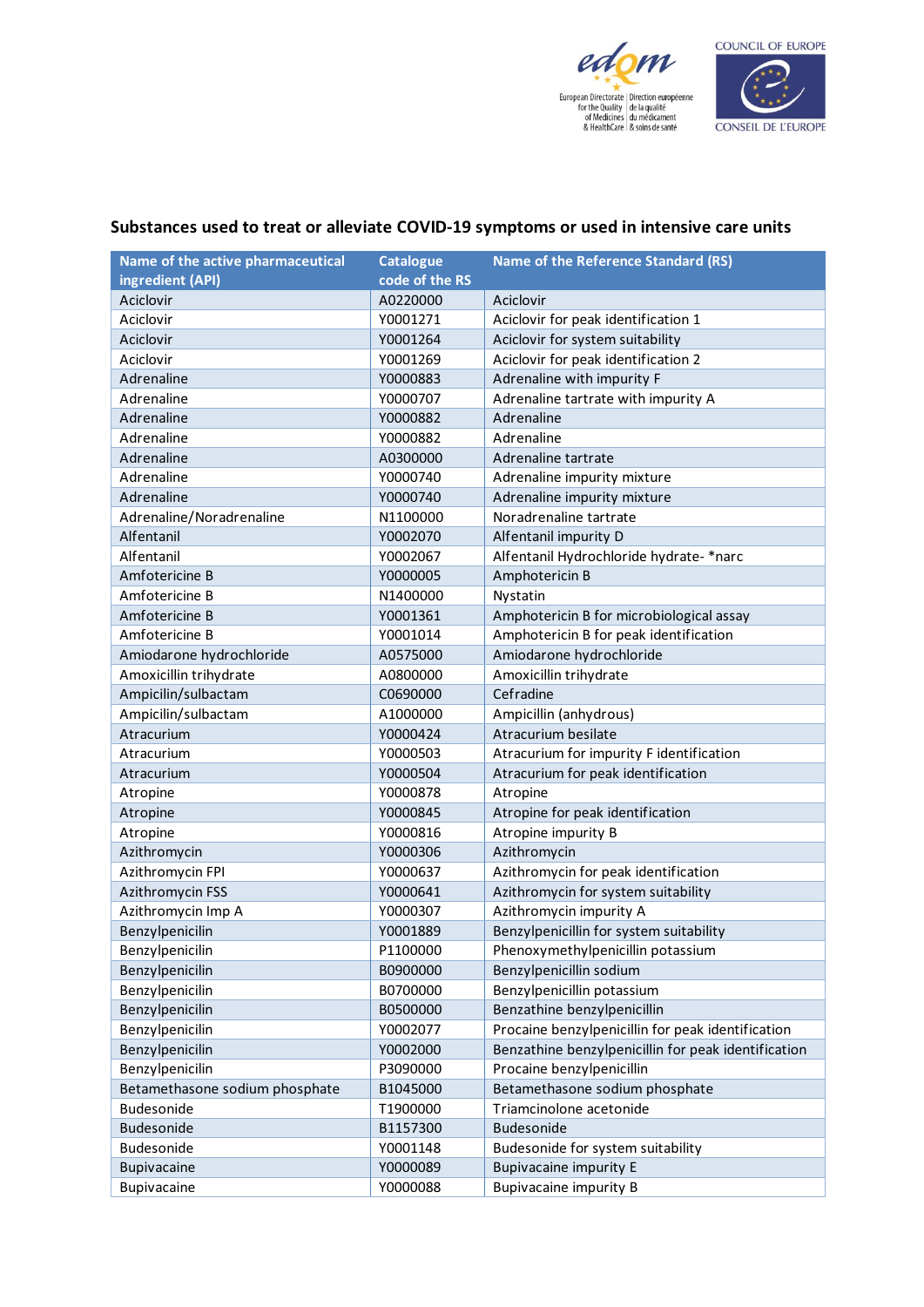



| Name of the active pharmaceutical | <b>Catalogue</b> | <b>Name of the Reference Standard (RS)</b>          |
|-----------------------------------|------------------|-----------------------------------------------------|
| ingredient (API)                  | code of the RS   |                                                     |
| Bupivacaine                       | Y0001575         | <b>Bupivacaine impurity F</b>                       |
| Bupivacaine                       | B1160000         | Bupivacaine hydrochloride                           |
| Calcium gluconate                 | C0300000         | Calcium gluconate                                   |
| Cefalexin                         | C0675000         | Cefalexin monohydrate                               |
| Cefepime                          | Y0001336         | Cefepime impurity E                                 |
| Cefepime                          | Y0000633         | Cefepime dihydrochloride monohydrate                |
| Cefepime                          | Y0000634         | Cefepime dihydrochloride monohydrate for system     |
|                                   |                  | suitability                                         |
| Cefotaxime                        | Y0000420         | Cefotaxime acid                                     |
| Cefotaxime                        | C0685000         | Cefotaxime sodium                                   |
| Cefotaxime                        | Y0000506         | Cefotaxime for peak identification                  |
| Ceftazidime                       | Y0001111         | Ceftazidime for peak identification                 |
| Ceftazidime                       | C0690500         | Ceftazidime                                         |
| Ceftriaxone                       | C0691000         | Ceftriaxone sodium                                  |
| Ceftriaxone                       | C0692000         | Ceftriaxone impurity A                              |
| Chlorhexidine                     | C0300000         | Calcium gluconate                                   |
| Chlorhexidine                     | Y0001545         | Chlorhexidine for system suitability                |
| Chlorhexidine                     | Y0001545         | Chlorhexidine for system suitability                |
| Chlorhexidine                     | C1520000         | Chlorhexidine diacetate                             |
| Chlorhexidine                     | C1540000         | Chlorhexidine dihydrochloride                       |
| Chloroquine sulfate               | C1650000         | Chloroquine sulfate                                 |
| Ciclosporine                      | C2163000         | Ciclosporin                                         |
| Ciclosporine                      | Y0000361         | Ciclosporin for system suitability                  |
| Cilastatin                        | Y0001652         | Cilastatin for system suitability 2                 |
| Cilastatin                        | Y0001651         | Cilastatin for system suitability 1                 |
| Cilastatin                        | C2170000         | Cilastatin sodium                                   |
| Ciprofloxacine                    | Y0000199         | Ciprofloxacin hydrochloride for peak identification |
| Ciprofloxacine                    | Y0000198         | Ciprofloxacin                                       |
| Ciprofloxacine                    | C2190050         | Ciprofloxacin impurity A                            |
| Cisatracurium                     | Y0001766         | Cisatracurium Besilate                              |
| Cisatracurium                     | Y0001767         | Cisatracurium for system suitability                |
| Cisatracurium                     | Y0001768         | Cisatracurium for peak identification               |
| Cisatracurium                     | Y0001765         | Laudanosine                                         |
| Clarithomycine                    | Y0000321         | Clarithromycin for peak identification              |
| Clarithomycine                    | Y0000320         | Clarithromycin                                      |
| Clindamycin                       | C2250000         | Clindamycin hydrochloride                           |
| Clindamycin                       | Y0001680         | Clindamycin phosphate for system suitability        |
| Clindamycin                       | C2269000         | Clindamycin phosphate                               |
| Clindamycin                       | L0650000         | Lincomycin hydrochloride                            |
| Clonazepam                        | C2385015         | Clonazepam impurity B                               |
| Clonazepam                        | C2385000         | Clonazepam - * psy                                  |
| Clonide                           | Y0000801         | Clonidine impurity B                                |
| Clonide                           | C2400000         | Clonidine hydrochloride                             |
| Cloxacillin                       | C2450000         | Cloxacillin sodium                                  |
| Codeine phosphate                 | Y0000722         | Codeine - * narc                                    |
| Colistine                         | C2700000         | Colistin sulfate for microbiological assay          |
| Colistine                         | Y0001999         | Colistin for system suitability                     |
| Danaparoid                        | Y0000600         | Danaparoid sodium                                   |
| Danaparoid                        | Y0000280         | Chondroitin sulfate sodium                          |
| Danaparoid                        | Y0000662         | Ribonucleic acid                                    |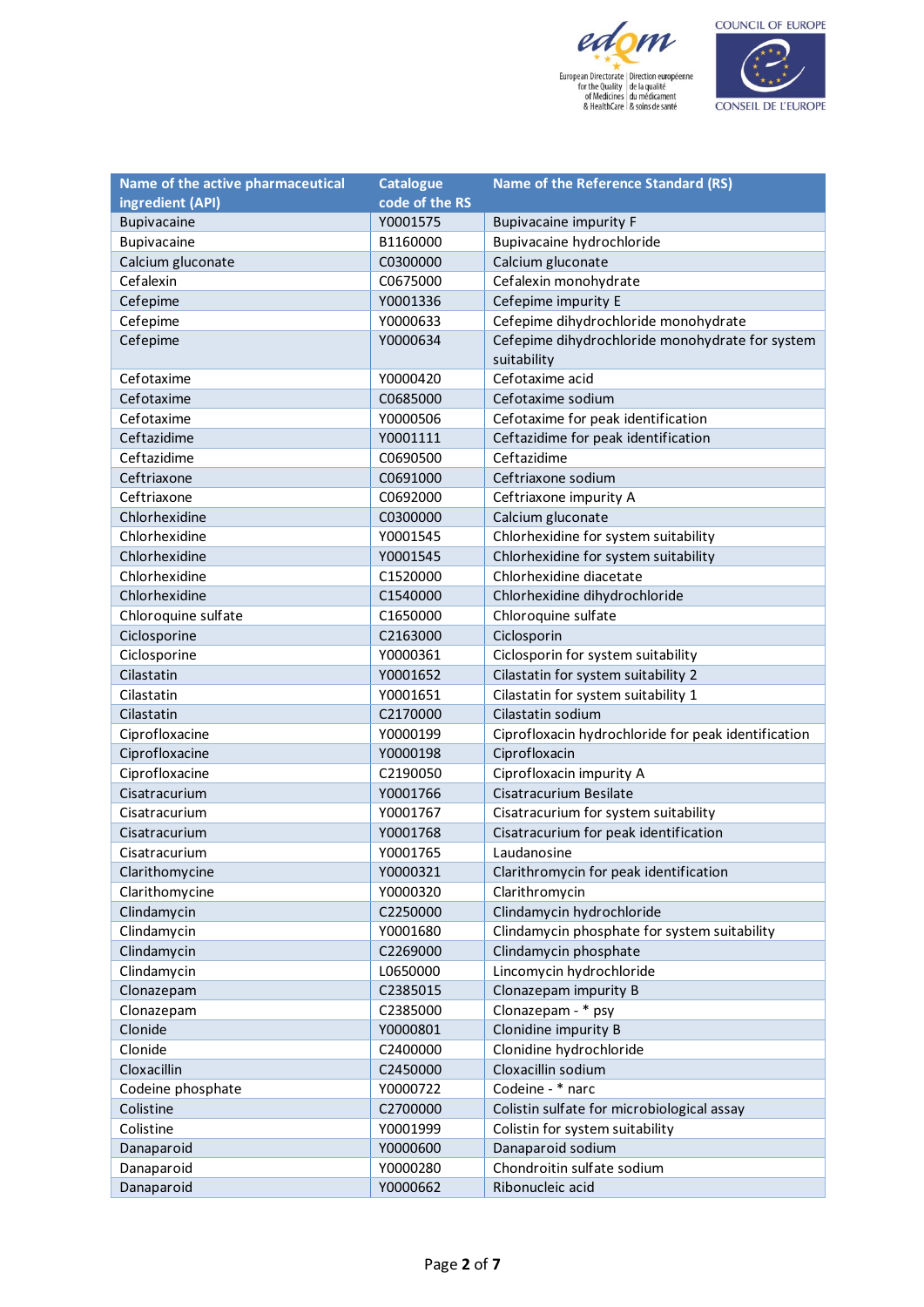



| Name of the active pharmaceutical | <b>Catalogue</b> | <b>Name of the Reference Standard (RS)</b> |
|-----------------------------------|------------------|--------------------------------------------|
| ingredient (API)                  | code of the RS   |                                            |
| Dexamethasone                     | D0700000         | Dexamethasone                              |
| Dexamethasone                     | D0720000         | Dexamethasone sodium phosphate             |
| Dexamethasone                     | Y0000538         | Dexamethasone isonicotinate CRS            |
| Dexamethasone                     | D0710000         | Dexamethasone acetate                      |
| Diazepam                          | Y0000596         | Diazepam for system suitability - * psy    |
| Diazepam                          | D0940000         | Diazepam - * psy                           |
| Digitoxin                         | D1800000         | Digitoxin                                  |
| Digitoxin                         | G0300000         | Gitoxin                                    |
| Digoxin                           | D1900000         | Digoxin                                    |
| Digoxin                           | Y0000554         | Digoxin for peak identification            |
| Digoxin                           | Y0000640         | Digoxigenin                                |
| Digoxin                           | Y0000565         | Beta-acetyldigoxin                         |
| Digoxin                           | G0300000         | Gitoxin                                    |
| Digoxin                           | Y0000642         | Beta-acetyldigoxin for peak identification |
| Dobutamine                        | D2954000         | Dobutamine hydrochloride                   |
| Dobutamine                        | D2960000         | Dopamine hydrochloride                     |
| Dobutamine                        | Y0001239         | Dobutamine impurity mixture                |
| Enoxaparin                        | E0180000         | Enoxaparin sodium                          |
| Ephedrine                         | E0305000         | Ephedrine hydrochloride (racemic) - * Drug |
|                                   |                  | Precursor                                  |
| Ephedrine                         | E0300000         | Ephedrine hydrochloride - * Drug Precursor |
| Erythromycin                      | Y0001912         | Erythromycin A                             |
| Erythromycin                      | E1320000         | Erythromycin C                             |
| Erythromycin                      | Y0001847         | Erythromycin for system suitability        |
| Erythromycin                      | Y0001846         | Erythromycin for impurity M identification |
| Erythromycin                      | S1100000         | Spiramycin                                 |
| Erythromycin                      | E1310000         | Erythromycin B                             |
| Esketamne                         | Y0000338         | Esketamine impurity D - * narc             |
| Famotidine                        | F0005000         | Famotidine                                 |
| Famotidine                        | Y0000382         | Famotidine for system suitability          |
| Famotidine                        | Y0000409         | Famotidine impurity D                      |
| Fenoterol                         | Y0002102         | Fenoterol for system suitability           |
| Fenoterol                         | F0050000         | Fenoterol hydrobromide                     |
| Fentanyl                          | Y0001985         | Fentanyl - * narc                          |
| Fentanyl                          | Y0001967         | Fentanyl impurity mixture -*narc           |
| Fluconazole                       | Y0000557         | Fluconazole                                |
| Fluconazole                       | Y0000573         | Fluconazole impurity B                     |
| Fluconazole                       | Y0000558         | Fluconazole for peak identification        |
| Fluconazole                       | Y0000574         | Fluconazole impurity C                     |
| Furosemide                        | Y0001493         | Furosemide for peak identification         |
| Furosemide                        | F0702000         | Furosemide impurity A                      |
| Furosemide                        | F0700000         | Furosemide                                 |
| Ganciclovir                       | Y0001144         | Ganciclovir impurity mixture               |
| Ganciclovir                       | Y0001129         | Ganciclovir                                |
| Gentamicin                        | G0200000         | Gentamicin sulfate                         |
| Gentamicin                        | S0660000         | Sisomicin sulfate                          |
| Gentamicin                        | Y0001363         | Gentamicin for peak identification         |
| Gentamicin                        | Y0001363         | Gentamicin for peak identification         |
| Glyceryl trinitrate               | G0400100         | Glyceryl trinitrate solution               |
| Glyceryl trinitrate               | Y0001786         | Glyceryl trinitrate for system suitability |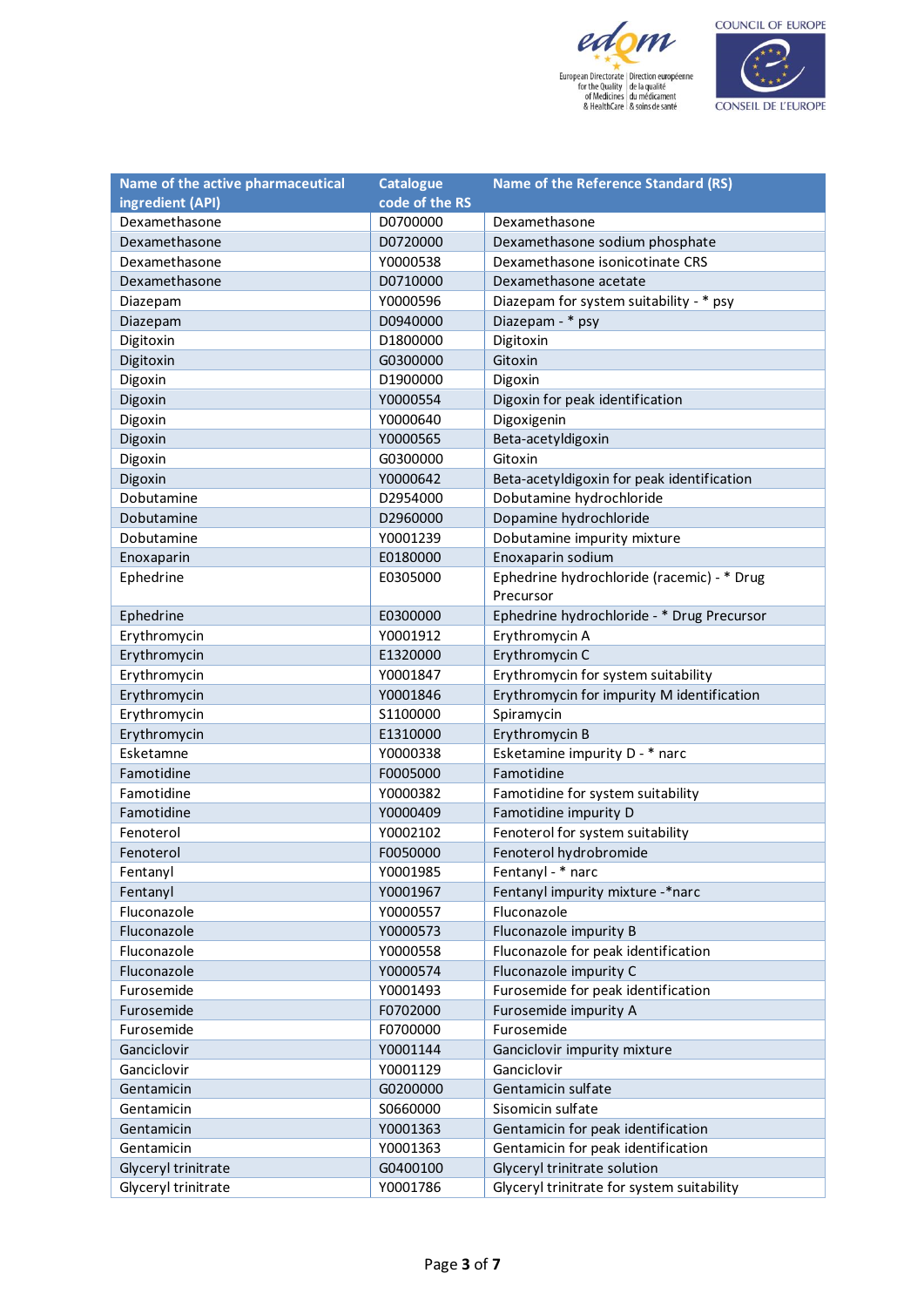



| Name of the active pharmaceutical | <b>Catalogue</b> | <b>Name of the Reference Standard (RS)</b>         |
|-----------------------------------|------------------|----------------------------------------------------|
| ingredient (API)                  | code of the RS   |                                                    |
| Haloperidol                       | H0100100         | Haloperidol decanoate                              |
| Haloperidol                       | B1152000         | Bromperidol                                        |
| Haloperidol                       | Y0001517         | Haloperidol for system suitability                 |
| Haloperidol                       | Y0001518         | Haloperidol for peak identification                |
| Haloperidol                       | H0100000         | Haloperidol                                        |
| Haloperidol                       | B1152050         | Bromperidol decanoate                              |
| Heparin                           | Y0001321         | Dermatan sulfate and over-sulfated                 |
| Heparin                           | Y0001282         | Heparin for physico-chemical analysis              |
| Heparin                           | Y0001283         | Heparin sodium for NMR identification              |
| Heparin                           | Y0001287         | Heparin calcium for NMR identification             |
| Hydrocortisone                    | H1300000         | Hydrocortisone                                     |
| Hydroxychloroquine sulfate        | Y0001841         | Hydroxychloroquine for system suitability          |
| Hydroxychloroquine sulfate        | Y0001839         | Hydroxychloroquine sulfate                         |
| Imipenem                          | 10090000         | Imipenem                                           |
| Interferon                        | 10320301         | Interferon alfa-2b                                 |
| Interferon                        | 10320330         | Interferon gamma-1b                                |
| Interferon                        | Y0001101         | Interferon beta-1a                                 |
| Interferon                        | Y0001664         | Interferon gamma-1b for system suitability         |
| Ipratropium bromide               | 10360000         | Ipratropium bromide                                |
| lvermectine                       | 18000010         | lvermectin                                         |
| Ketamine                          | K0551000         | Ketamine impurity A                                |
| Ketamine                          | Y0000450         | Ketamine hydrochloride - * narc                    |
| Labetalol                         | L0050000         | Labetalol hydrochloride                            |
| Labetalol                         | Y0001548         | Labetalol impurity A                               |
| Labetalol                         | Y0001548         | Labetalol impurity A                               |
| Levofloxacin                      | Y0002084         | Levofloxacin impurity F                            |
| Levofloxacin                      | Y0002089         | Levofloxacin for system suitability                |
| Levofloxacin                      | Y0002085         | Levofloxacin hemihydrate                           |
| Lidocaine                         | L0595000         | Lidocaine                                          |
| Lidocaine                         | L0600000         | Lidocaine hydrochloride                            |
| Lopinavir                         | Y0001498         | Lopinavir                                          |
| Lopinavir                         | Y0001506         | Lopinavir for peak identification                  |
| Lopinavir                         | Y0001505         | Lopinavir for system suitability                   |
| Lorazepam                         | Y0000576         | Lorazepam for system suitability - * psy           |
| Lorazepam                         | Y0000718         | Lorazepam impurity D                               |
| Lorazepam                         | L0750500         | Lorazepam - * psy                                  |
| Meropenem                         | Y0001252         | Meropenem trihydrate                               |
| Metamizol                         | M0600900         | Metamizole sodium                                  |
| Metamizol                         | M0600905         | Metamizole impurity A                              |
| Metamizol                         | Y0001481         | Metamizole impurity E                              |
| Methylprednisolone                | Y0001760         | Methylprednisolone acetate for system suitability  |
| Methylprednisolone                | Y0001799         | Methylprednisolone for system suitability A        |
| Methylprednisolone                | Y0001736         | Methylprednisolone acetate for peak identification |
| Methylprednisolone                | M1750000         | Methylprednisolone                                 |
| Methylprednisolone                | M1755000         | Methylprednisolone acetate                         |
| Methylprednisolone                | M1755200         | Methylprednisolone hydrogen succinate              |
| Methylprednisolone                | Y0001759         | Methylprednisolone hydrogen succinate for peak     |
|                                   |                  | identification                                     |
| Methylprednisolone                | M1755220         | Methylprednisolone hydrogen succinate for          |
|                                   |                  | performance test                                   |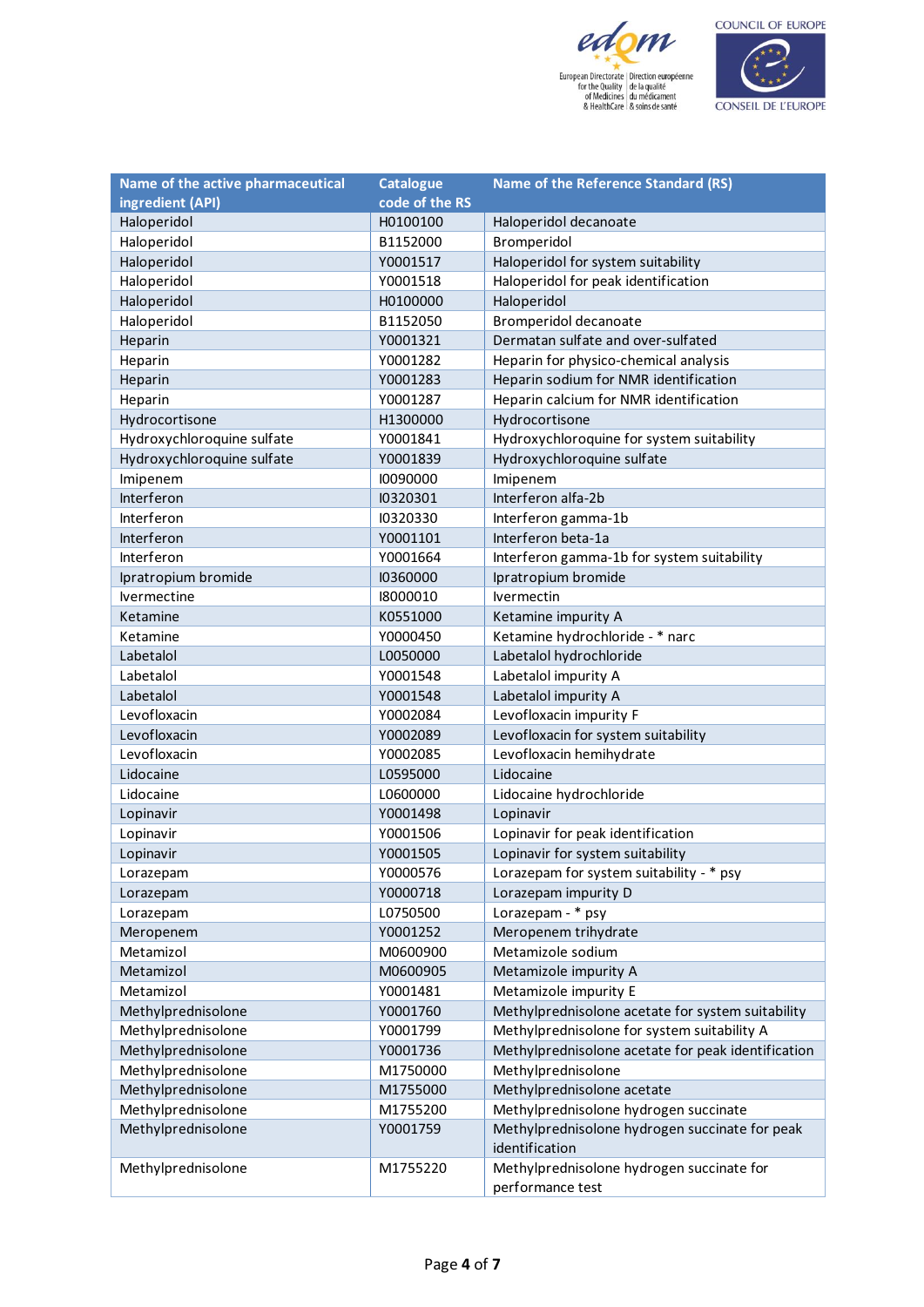



| Name of the active pharmaceutical | <b>Catalogue</b> | <b>Name of the Reference Standard (RS)</b>   |
|-----------------------------------|------------------|----------------------------------------------|
| ingredient (API)                  | code of the RS   |                                              |
| Metoprolol                        | Y0000145         | Metoprolol impurity A                        |
| Metoprolol                        | M1830000         | Metoprolol tartrate                          |
| Metronidazole                     | M1850000         | Metronidazole                                |
| Metronidazole                     | Y0000087         | Metronidazole impurity A                     |
| Midazolam                         | Y0000599         | Midazolam for system suitability - * psy CRS |
| Midazolam                         | Y0000562         | Midazolam impurity C                         |
| Midazolam                         | M2200000         | Midazolam - * psy                            |
| Morphine                          | Y0000451         | Morphine hydrochloride trihydrate - * narc   |
| Morphine                          | Y0000452         | Morphine sulfate (pentahydrate) - * narc     |
| Morphine                          | Y0000830         | Morphine for system suitability - * narc     |
| Moxifloxacin                      | Y0000703         | Moxifloxacin hydrochloride                   |
| Moxifloxacin                      | Y0002099         | Moxifloxacin for peak identification A       |
| Moxifloxacin                      | Y0002078         | Moxifloxacin for system suitability          |
| Moxifloxacin                      | Y0002081         | Moxifloxacin for peak identification B       |
| Noradrenaline                     | Y0000681         | Noradrenaline impurity D                     |
| Noradrenaline                     | Y0000682         | Noradrenaline impurity E                     |
| Noradrenaline                     | Y0000686         | Noradrenaline impurity F                     |
| Ondansetron                       | Y0000196         | Ondansetron for TLC system suitability       |
| Pancuronium                       | Y0000577         | Pancuronium bromide for system suitability   |
| Pancuronium                       | P0250000         | Pancuronium bromide                          |
| Pantoprazole                      | Y0000835         | Pantoprazole sodium sesquihydrate            |
| Pantoprazole                      | Y0001001         | Pantoprazole for system suitability          |
| Paracetamol                       | P0300000         | Paracetamol                                  |
| Paracetamol                       | Y0001945         | Paracetamol impurity J                       |
| Paracetamol                       | Y0001955         | Paracetamol impurity K                       |
| Piperacilin                       | P1890000         | Piperacillin                                 |
| Prednisolone                      | Y0000582         | Prednisolone acetate for peak identification |
| Prednisolone                      | P2810000         | Prednisolone sodium phosphate                |
| Prednisolone                      | D0720000         | Dexamethasone sodium phosphate               |
| Prednisolone                      | P2700000         | Prednisolone                                 |
| Prednisolone                      | P2805000         | Prednisolone pivalate                        |
| Prednisolone                      | Y0001355         | Prednisolone for system suitability          |
| Prednisolone                      | H1400000         | Hydrocortisone acetate                       |
| Prednisolone                      | Y0001359         | Prednisolone for peak identification         |
| Prednisolone                      | P2800000         | Prednisolone acetate                         |
| Prednisolone                      | C2800000         | Cortisone acetate                            |
| Propofol                          | Y0000017         | Propofol for peak identification             |
| Propofol                          | Y0000016         | Propofol                                     |
| Propofol                          | Y0000018         | Propofol impurity J                          |
| Protamine                         | Y0002179         | Protamine sulfate                            |
| Protamine                         | H0200000         | Heparin sodium BRP                           |
| Ramipril                          | R0145000         | Ramipril                                     |
| Ramipril                          | R0145015         | Ramipril impurity C                          |
| Ramipril                          | R0145005         | Ramipril impurity A                          |
| Ramipril                          | R0145020         | Ramipril impurity D                          |
| Rantidine                         | R0150000         | Ranitidine hydrochloride                     |
| Rantidine                         | Y0001787         | Ranitidine for impurity A identification     |
| Rantidine                         | Y0000416         | Ranitidine impurity J                        |
| Remifentanil                      | Y0001884         | Remifentanil impurity mixture - * narc       |
| Remifentanil                      | Y0001892         | Remifentanil hydrochloride - * narc          |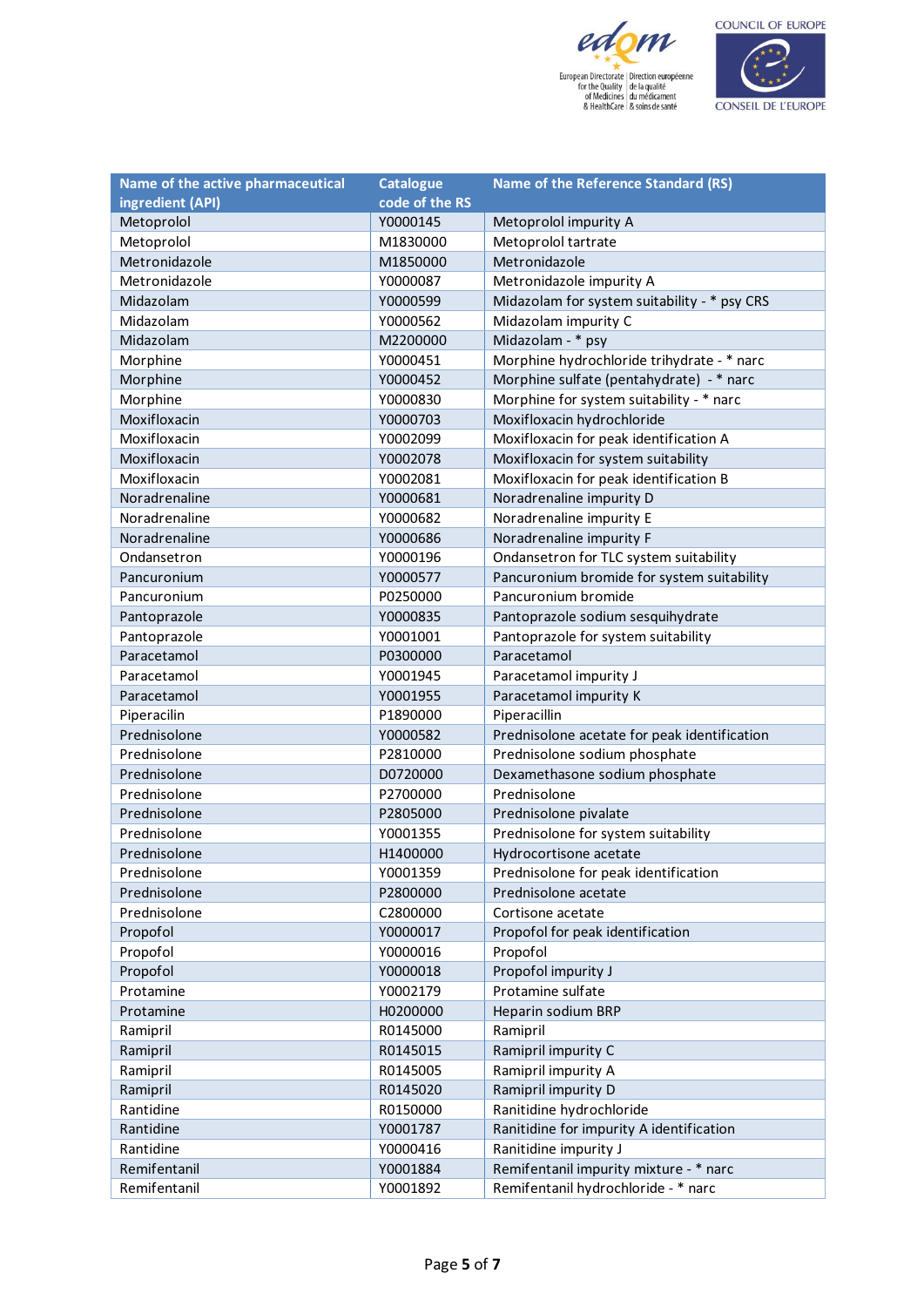



| Name of the active pharmaceutical | <b>Catalogue</b> | <b>Name of the Reference Standard (RS)</b> |
|-----------------------------------|------------------|--------------------------------------------|
| ingredient (API)                  | code of the RS   |                                            |
| Rifampicin                        | R0800000         | Rifampicin quinone                         |
| Rifampicin                        | R0700000         | Rifampicin                                 |
| Ritonavir                         | Y0000714         | Ritonavir                                  |
| Ritonavir                         | Y0000706         | Ritonavir for peak identification          |
| Rocuronium bromide                | Y0000527         | Rocuronium for peak identification         |
| Rocuronium bromide                | Y0001580         | Rocuronium bromide                         |
| Ropivacaine                       | Y0000743         | Ropivacaine impurity G                     |
| Ropivacaine                       | Y0000742         | Ropivacaine hydrochloride monohydrate      |
| Ropivacaine                       | B1160000         | Bupivacaine hydrochloride                  |
| Roxithromycin                     | R1500000         | Roxithromycin                              |
| Roxithromycin                     | Y0000220         | Roxithromycin for system suitability       |
| Salbutamol                        | Y0000032         | Salbutamol impurity I                      |
| Salbutamol                        | Y0001288         | Salbutamol sulfate for system suitability  |
| Salbutamol                        | S0150000         | Salbutamol sulfate                         |
| Salbutamol                        | Y0000071         | Salbutamol impurity D                      |
| Salbutamol                        | Y0001186         | Salbutamol impurity J                      |
| Salbutamol                        | Y0000030         | Salbutamol impurity B                      |
| Salbutamol                        | Y0000034         | Salbutamol impurity G                      |
| Salbutamol                        | Y0000031         | Salbutamol impurity F                      |
| Salbutamol                        | S0100000         | Salbutamol                                 |
| Scopolamine                       | Y0000484         | Hyoscine impurity A                        |
| Scopolamine                       | Y0000483         | Hyoscine                                   |
| Sevoflurane                       | Y0001993         | Sevoflurane for system suitability         |
| Sevoflurane                       | Y0001046         | Sevoflurane                                |
| Suxamethonium                     | S2200000         | Suxamethonium chloride                     |
| Tigecycline                       | Y0001961         | Tigecycline                                |
| Tigecycline                       | Y0001944         | Tigecycline impurity B                     |
| Tigecycline                       | Y0001940         | Tigecycline for system suitability         |
| Tobramycine                       | Y0001210         | Tobramycin for identification              |
| Tobramycine                       | N0400000         | Neomycin sulfate                           |
| Tobramycine                       | K0200000         | Kanamycin monosulfate                      |
| Tobramycine                       | K0100000         | Kanamycin B sulfate                        |
| Tobramycine                       | T1500000         | Tobramycin                                 |
| Tobramycine                       | T1500000         | Tobramycin                                 |
| Tramadol                          | Y0000156         | Tramadol impurity A                        |
| Tramadol                          | Y0000155         | Tramadol hydrochloride                     |
| Tramadol                          | Y0000157         | Tramadol impurity E                        |
| Tranexamic acid                   | Y0002155         | Tranexamic acid impurity B                 |
| Tranexamic acid                   | Y0002153         | Tranexamic acid impurity F                 |
| Tranexamic acid                   | Y0002154         | Tranexamic acid impurity C                 |
| Tranexamic acid                   | Y0002149         | Tranexamic acid impurity E                 |
| Tranexamic acid                   | Y0002162         | Tranexamic acid impurity D                 |
| Tranexamic acid                   | Y0002162         | Tranexamic acid impurity D                 |
| Tranexamic acid                   | T1810000         | Tranexamic acid                            |
| Vancomycine                       | Y0002080         | Vancomycin for system suitability          |
| Vancomycine                       | V0045000         | Vancomycin hydrochloride                   |
| Vecuronium                        | Y0001862         | Vecuronium for system suitability          |
| Vecuronium                        | Y0001862         | Vecuronium for system suitability          |
| Vecuronium                        | Y0000561         | Vecuronium bromide                         |
| Voriconazole                      | Y0001396         | Voriconazole impurity B                    |